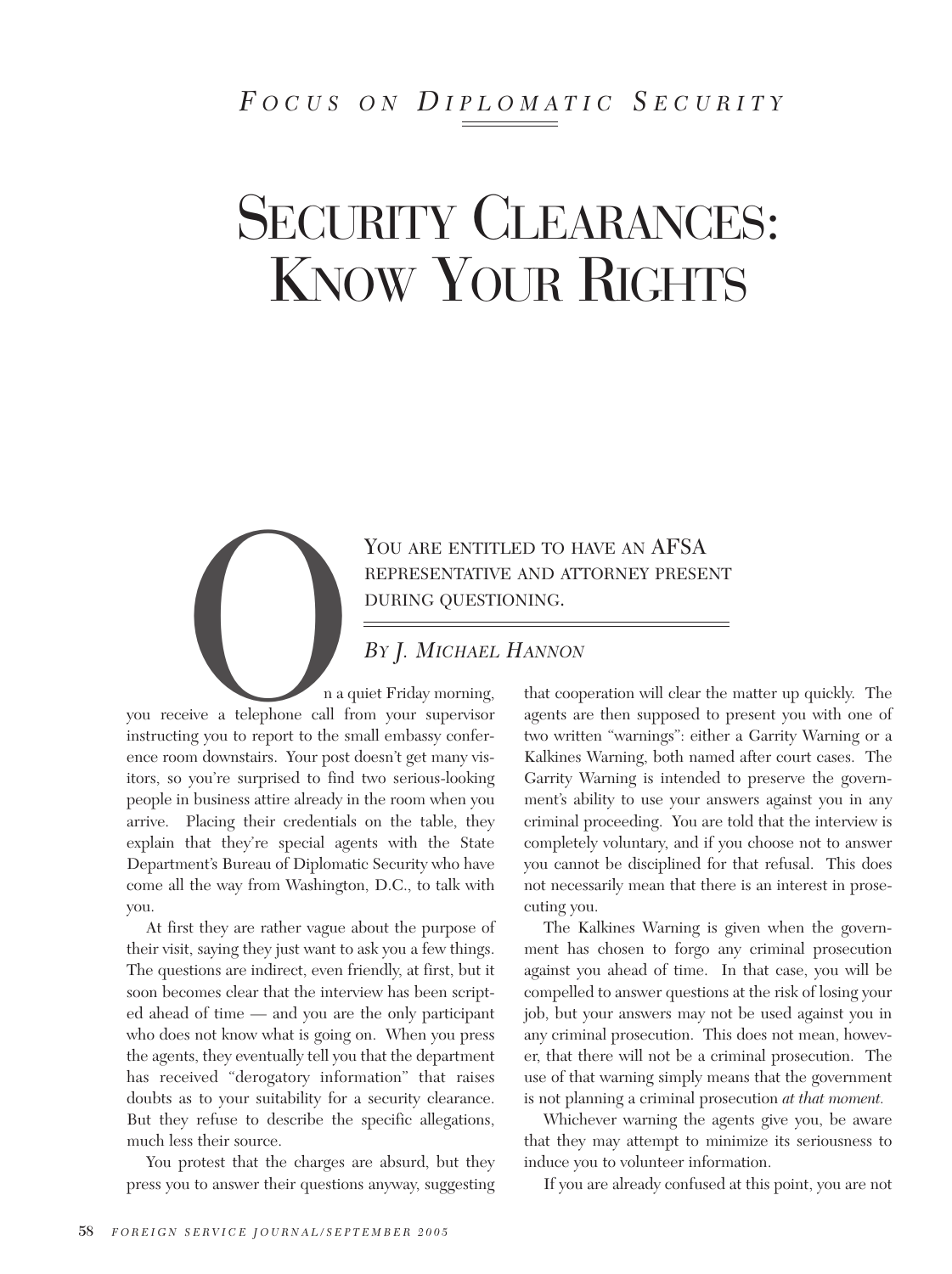## *F OCUS*

alone. In fact, many State Department investigators apparently share your confusion, particularly those in the Inspector General's Office. In our legal practice representing Foreign Service personnel in such situations, we have found that agents sometimes give either no warning or the wrong warnings. (Complicating matters further,

*State is permitted to continue suspension of an individual's clearance "until the relevant issues have been fully resolved."* 

Once DS refers a case for criminal prosecution, the department takes the position that the matter is out of its hands, leaving you to await the exercise of discretion by the prosecutor's office and/or a grand jury. And the only time restriction imposed on these bodies is the statute of limitations for the particular crimes you are being indicted for. But for purposes of

this article, let's assume they do not refer your case.

#### **Minimal Due Process Only**

Upon arrival in Washington, you surrender your badge and diplomatic passport and are given a new badge. You can get around the building, but you cannot access classified information or escort guests, and you must leave the premises by 7 p.m. Ideally, you are reassigned to a temporary position in which you can earn your pay doing something that does not require a security clearance. But that does not always happen, so you might spend weeks or months sitting at home with nothing to do, receiving your salary and wondering what will happen next.

The answer to that may surprise you.

Under State Department regulations and established law, the Bureau of Diplomatic Security has the sole authority to determine whether your security clearance should be suspended on the basis of "all facts available upon receipt of the initial derogatory information." The standard to be applied is to determine whether it is "in the interests of national security" to continue your security status or to suspend it.

The regulations further provide that DS investigations must be "reported in a timely manner" and issues requiring temporary suspension of clearance must be resolved "as quickly as possible (normally within 90 days)." The department is, however, permitted to continue suspension of an individual's clearance "until the relevant issues have been fully resolved."

If that seems open-ended, it is. Today, given the security issues facing the department, the resources available to pursue these investigations are sorely taxed. Our law firm has Foreign Service clients who have been drawing their salaries while on suspension for well over 180 days. And AFSA has clients who have

there are a multiplicity of warning forms floating around among different government agencies.) But even if the agents follow the proper procedures in all respects, there is one key piece of information they are not required to volunteer: the fact that you have the right to have an AFSA representative and/or attorney present during the questioning.

Even if the agents do choose to advise you of that right in this particular scenario, they may also note that it will take time and effort to arrange that, delaying a resolution of your case.

You want to believe the agents; after all, you have nothing to hide, and you are sure the "derogatory information" is silly on its face. So you go ahead and answer their questions, watching as they take copious notes about what you tell them.

If you're lucky, the agents thank you, file a report indicating that there is no truth to the allegations, and that's the end of the matter. But it may also happen that they tell you your clearance has already been suspended pending a full investigation, and you are being recalled to the department. The agents will then give you a written notice of suspension, but typically that is as cryptic as the verbal information they had provided.

The Bureau of Diplomatic Security is also authorized to refer your case to the Department of Justice or to a United States Attorney's Office for consideration of criminal prosecution. The criminal jurisdiction of United States courts reaches overseas, as the United States may prosecute in this country any conduct which has an effect on commerce between the United States and any foreign country, a standard which is broadly construed.

*J. Michael Hannon is with the law firm of THOMPSON O'DONNELL, LLP. The firm has represented Foreign Service employees and their families for over 50 years.*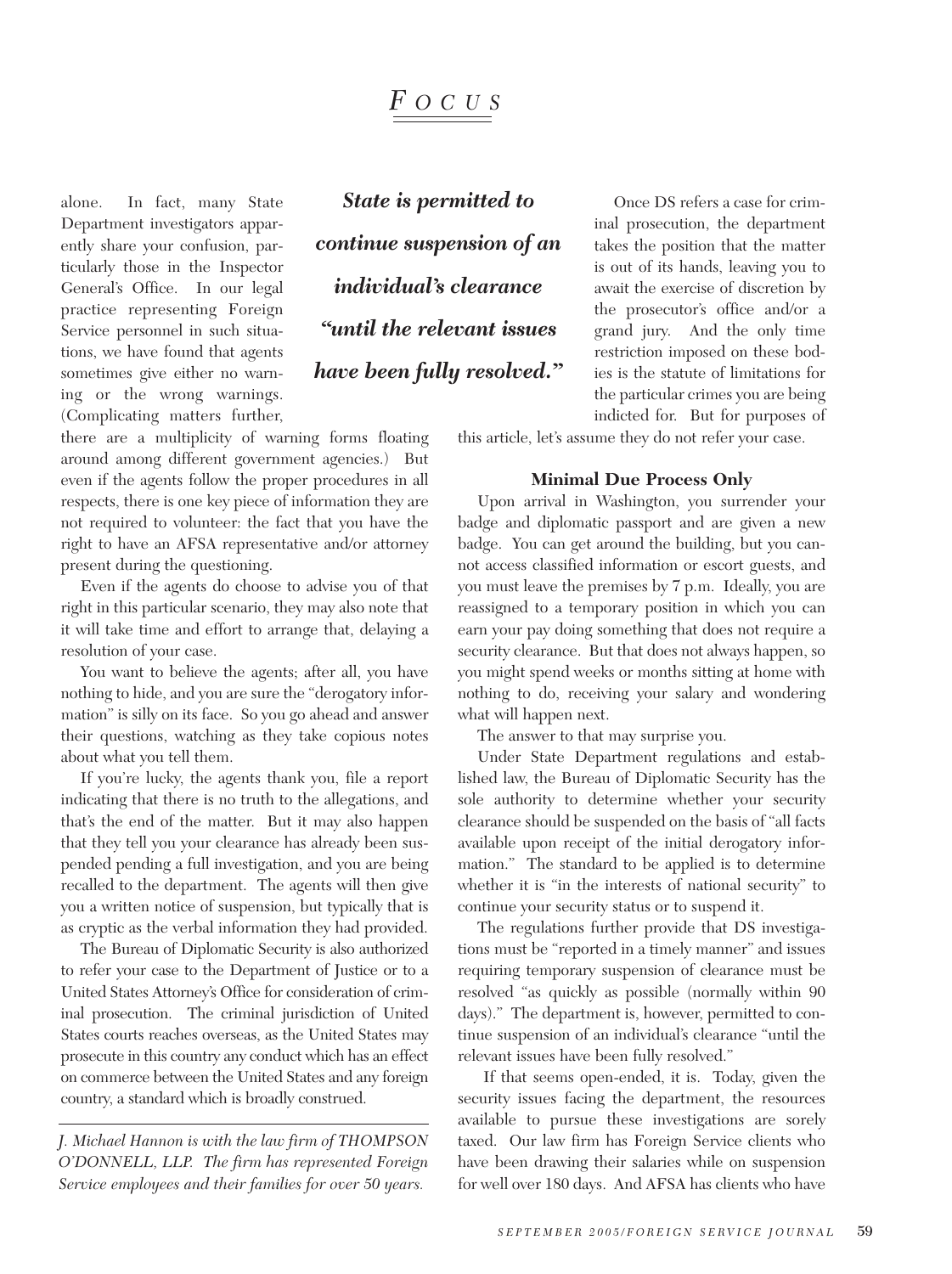## *F OCUS*

had their clearances suspended for more than two years.

In the absence of a criminal referral or a decision by the prosecutor's office not to accept the case, DS completes the investigation in its own time. If it determines an employee's continued security clearance is "not clearly consistent with the interest of the national security," DS prepares and submits a recommendation for revocation or sus*Once DS moves to revoke a security clearance, the employee is only entitled to "minimal due process," which includes notice and an opportunity to respond.*

security clearance, the employee must be provided with a written explanation of the grounds for the revocation. However, that document need only be as detailed as national security interests permit. State Department regulations also require that the letter advise the affected employee of any recourse available and the procedure for requesting access to his or her investigative file.

#### **The Appeals Process**

pension of clearance eligibility to the Director of the Diplomatic Security Bureau for approval.

At this point, the employee is allowed to ask for documents in order to prepare a rebuttal to the proposal to revoke the security clearance. He or she is also informed of the right to representation, and provided with the entire investigatory file "as permitted by national security and other applicable law."

More likely than not, these documents will not include the identity of the source of the "derogatory information." It is also unlikely that the witnesses relied upon by DS will even be identified in the investigative file. There are no rules of evidence that pertain to a DS investigation or restrain its conclusions.

The government has the initial burden of proving — "based on substantial evidence" (as opposed to the familiar "beyond a reasonable doubt" standard) — that it is not in the national interest to continue the employee's security clearance. This is often a minimal standard, because there need only be a "rational basis" for State Department action, due to the level of trust required for access to classified information. Once the government meets its burden, it is then the responsibility of the employee to refute or rebut the government's case.

The limited nature of this process is deemed by the courts to satisfy due process concerns because a security clearance is not a species of property that the Constitution protects with full-blown trial procedures. In other words, because an employee does not "own" a security clearance, it can be revoked without a trial. The employee is only entitled to "minimal due process," which includes notice and an opportunity to respond.

Pursuant to Executive Order 12968 (issued Aug. 4, 1995), once the head of DS approves the revocation of a

The employee is provided a reasonable opportunity (normally 30 days) to reply in writing and to appeal to a three-person management-level panel known as the Security Appeal Panel for review of the security determination. The Under Secretary for Management chairs the panel; the other two members are the Director General of the Foreign Service and the Assistant Secretary for Administration. Personal appearance is permitted before the panel, but direct and cross-examination of witnesses is not permitted. The appeal panel renders the final departmental decision concerning the employee's security clearance with a recommendation to reinstate or revoke clearance, which ultimately determines the individual's employability by State.

If the panel upholds the bureau's decision to revoke the security clearance, the employee will likely be proposed for separation for cause, because the department's position is that all Foreign Service employees must maintain a security clearance as a condition of employment. The employee is entitled to a hearing before the Foreign Service Grievance Board, but the board may not review the merits of the underlying security revocation. The board's review is limited to whether the procedural requirements for revocation of a clearance have been met and whether separation of the employee serves the "efficiency" of the Service.

Federal courts do not have the subject matter jurisdiction to review an agency's national security clearance decision. This restriction is rarely overcome. Employees have attempted to sue the State Department, arguing that the security clearance revocation was retaliatory. Even then, however, courts are often reluctant to inter-